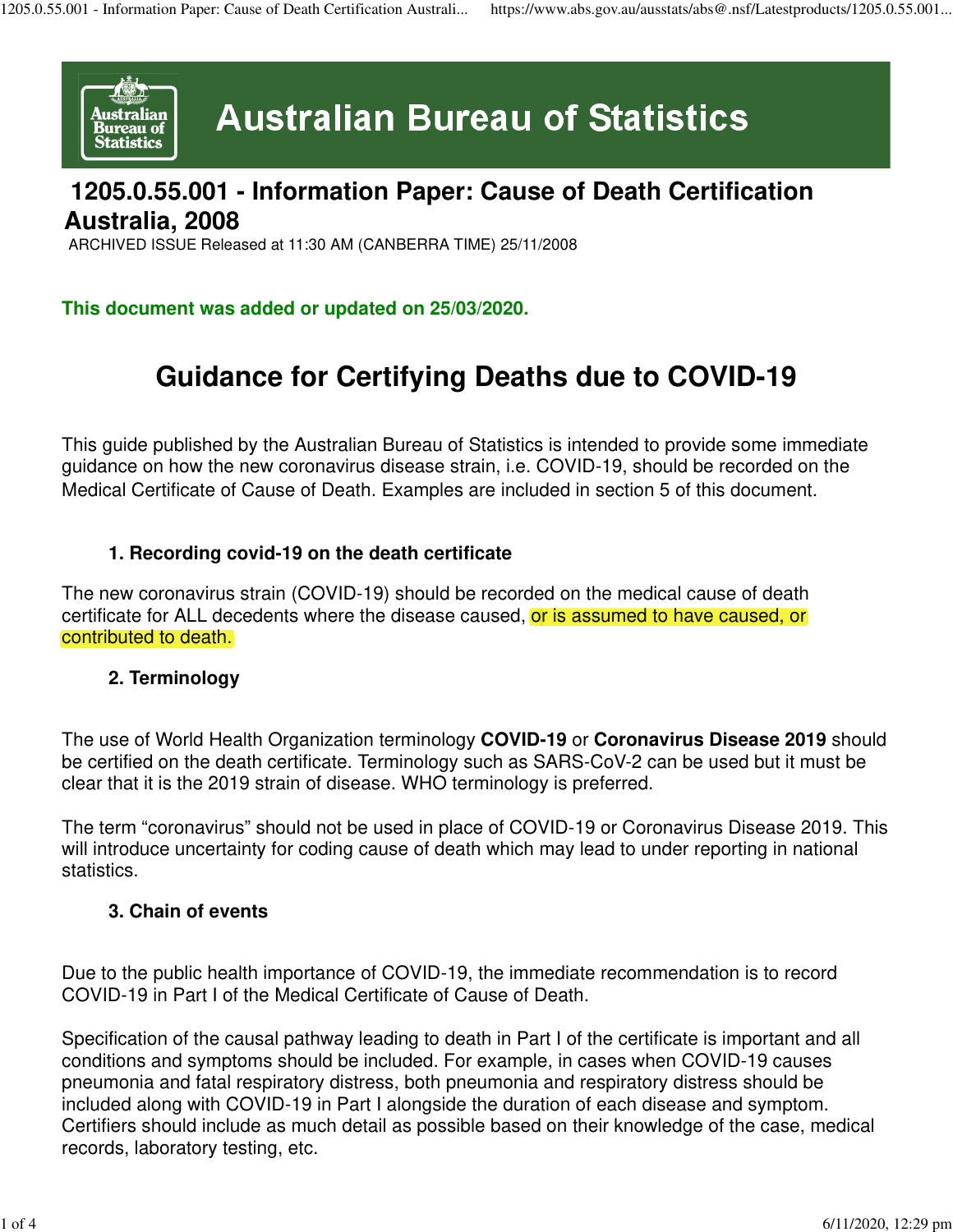#### **4. Co-morbidities**

Existing conditions, especially those which are chronic in nature, that may have also contributed to death should be certified in Part II of the Medical Certificate of Cause of Death. Chronic conditions may include but are not limited to: coronary artery disease, COPD, diabetes, cancer or disabilities.

#### **5. Example medical certificate of cause of death cases**

#### **5.1 Example of train of events in part I of medical certificate of cause of death**

| <b>Medical Data: Part 1 and 2</b>                                                                                                                                                   |     |                                               |                                            |  |  |
|-------------------------------------------------------------------------------------------------------------------------------------------------------------------------------------|-----|-----------------------------------------------|--------------------------------------------|--|--|
| Disease or condition 1<br>leading directly to<br>death.<br><b>Antecedent Causes</b><br>that gave rise to the<br>above cause, stating<br>the underlying cause<br>on the lowest line. |     | <b>Cause of Death</b>                         | Interval between<br><b>onset and Death</b> |  |  |
|                                                                                                                                                                                     | A   | <b>Acute respiratory distress</b><br>syndrome | 2 days                                     |  |  |
|                                                                                                                                                                                     | lB. | Pneumonia                                     | 10 days                                    |  |  |
|                                                                                                                                                                                     | Ċ.  | COVID-19                                      | 10 days                                    |  |  |
|                                                                                                                                                                                     | D   |                                               |                                            |  |  |
| Other significant<br>conditions<br>contributing to death<br>but not related to the<br>diseases or<br>conditions causing it.                                                         | 2   |                                               |                                            |  |  |

#### **5.2 Example of chronic conditions in part II of medical certificate of cause of death**

| <b>Medical Data: Part 1 and 2</b>                                                                                                                                              |                |                                                |                                            |  |
|--------------------------------------------------------------------------------------------------------------------------------------------------------------------------------|----------------|------------------------------------------------|--------------------------------------------|--|
| Disease or condition 11<br>leading directly to<br>ldeath.<br>Antecedent Causes<br>that gave rise to the<br>above cause, stating<br>the underlying cause<br>on the lowest line. |                | <b>Cause of Death</b>                          | Interval between<br><b>Onset and Death</b> |  |
|                                                                                                                                                                                | A.             | Acute respiratory distress<br>syndrome         | 2 days                                     |  |
|                                                                                                                                                                                | lB.            | <b>Pneumonia</b>                               | 10 days                                    |  |
|                                                                                                                                                                                | $\overline{C}$ | COVID-19                                       | 10 days                                    |  |
|                                                                                                                                                                                | D              |                                                |                                            |  |
| Other significant<br>conditions<br>contributing to death<br>but not related to the                                                                                             | 2              | Coronary artery disease, Type 2 Diabetes, COPD |                                            |  |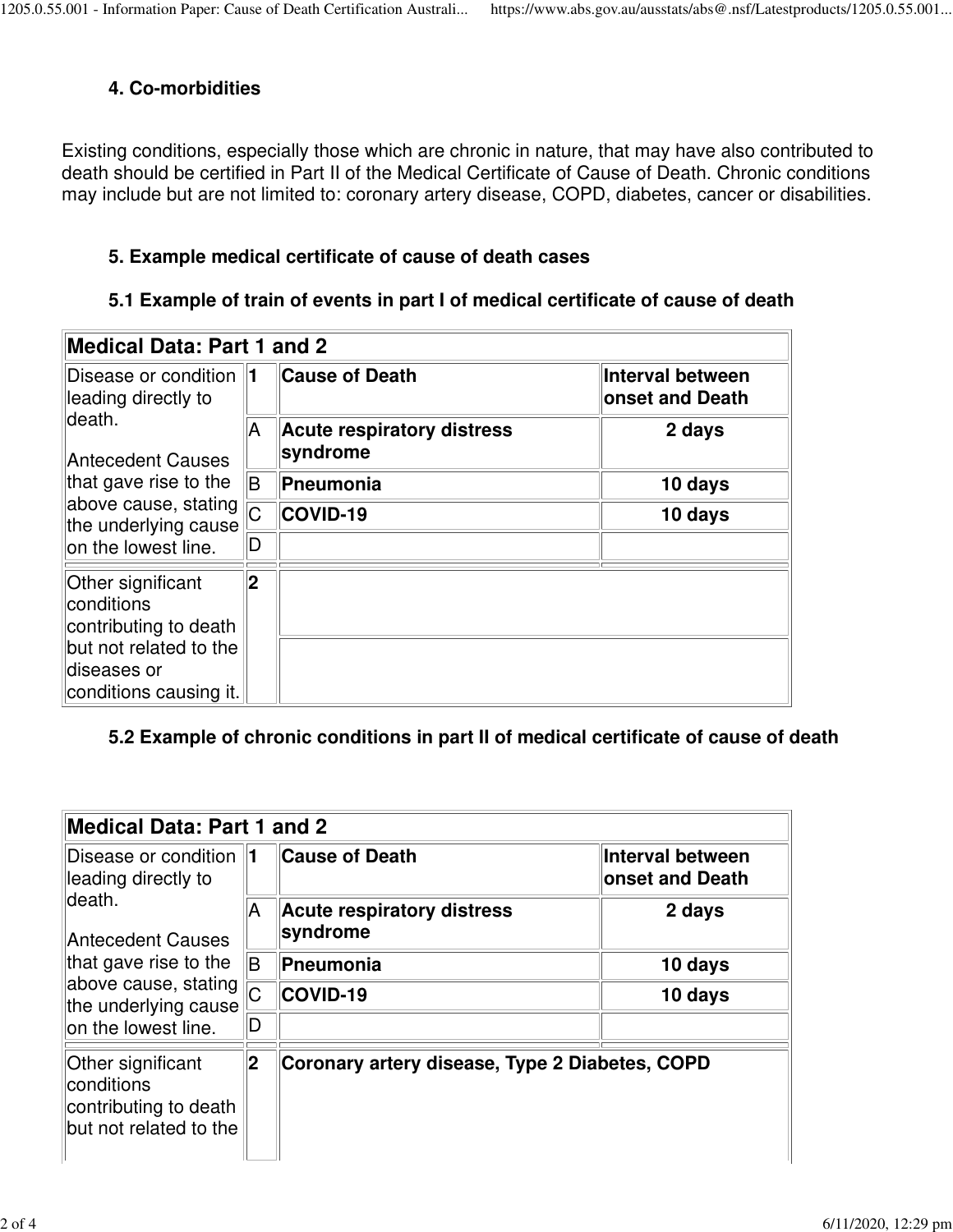| diseases or            |  |
|------------------------|--|
| conditions causing it. |  |

#### **5.3 Example of other specified immunocompromised conditions in part II of medical certificate of cause of death**

| <b>Medical Data: Part 1 and 2</b>                                                                                                                                                    |             |                                                             |                                     |  |
|--------------------------------------------------------------------------------------------------------------------------------------------------------------------------------------|-------------|-------------------------------------------------------------|-------------------------------------|--|
| Disease or condition 1<br>leading directly to<br>ldeath.<br><b>Antecedent Causes</b><br>that gave rise to the<br>above cause, stating<br>the underlying cause<br>on the lowest line. |             | <b>Cause of Death</b>                                       | Interval between<br>onset and Death |  |
|                                                                                                                                                                                      | A           | <b>Acute respiratory distress</b><br>syndrome               | 2 days                              |  |
|                                                                                                                                                                                      | lB.         | Pneumonia                                                   | 10 days                             |  |
|                                                                                                                                                                                      | Ċ.          | COVID-19                                                    | 10 days                             |  |
|                                                                                                                                                                                      | ID          |                                                             |                                     |  |
| Other significant<br>conditions<br>contributing to death<br>but not related to the<br>diseases or<br>conditions causing it.                                                          | $ 2\rangle$ | Diffuse large B cell lymphoma, Immunosuppressant<br>therapy |                                     |  |

#### **5.4 Example of disability in part II of medical certificate of cause of death**

| Medical Data: Part 1 and 2                                                                                                                                                    |                |                                               |                                            |  |  |
|-------------------------------------------------------------------------------------------------------------------------------------------------------------------------------|----------------|-----------------------------------------------|--------------------------------------------|--|--|
| Disease or condition 1<br>leading directly to<br>ldeath.<br>Antecedent Causes<br>that gave rise to the<br>above cause, stating<br>the underlying cause<br>on the lowest line. |                | <b>Cause of Death</b>                         | Interval between<br><b>onset and Death</b> |  |  |
|                                                                                                                                                                               | A              | <b>Acute respiratory distress</b><br>syndrome | 2 days                                     |  |  |
|                                                                                                                                                                               | ΙB.            | <b>Pneumonia</b>                              | 10 days                                    |  |  |
|                                                                                                                                                                               | $\overline{C}$ | $\ $ COVID-19                                 | 10 days                                    |  |  |
|                                                                                                                                                                               | D              |                                               |                                            |  |  |
| Other significant<br>conditions<br>contributing to death<br>but not related to the<br>diseases or<br>conditions causing it.                                                   | 2              | <b>Cerebral palsy</b>                         |                                            |  |  |
|                                                                                                                                                                               |                |                                               |                                            |  |  |

#### **6. Coding of deaths due to covid-19**

The Australian Bureau of Statistics assign codes from the International Classification of Disease 10<sup>th</sup> Revision to all conditions listed on the Medical Certificate of Cause of Death. In response to the